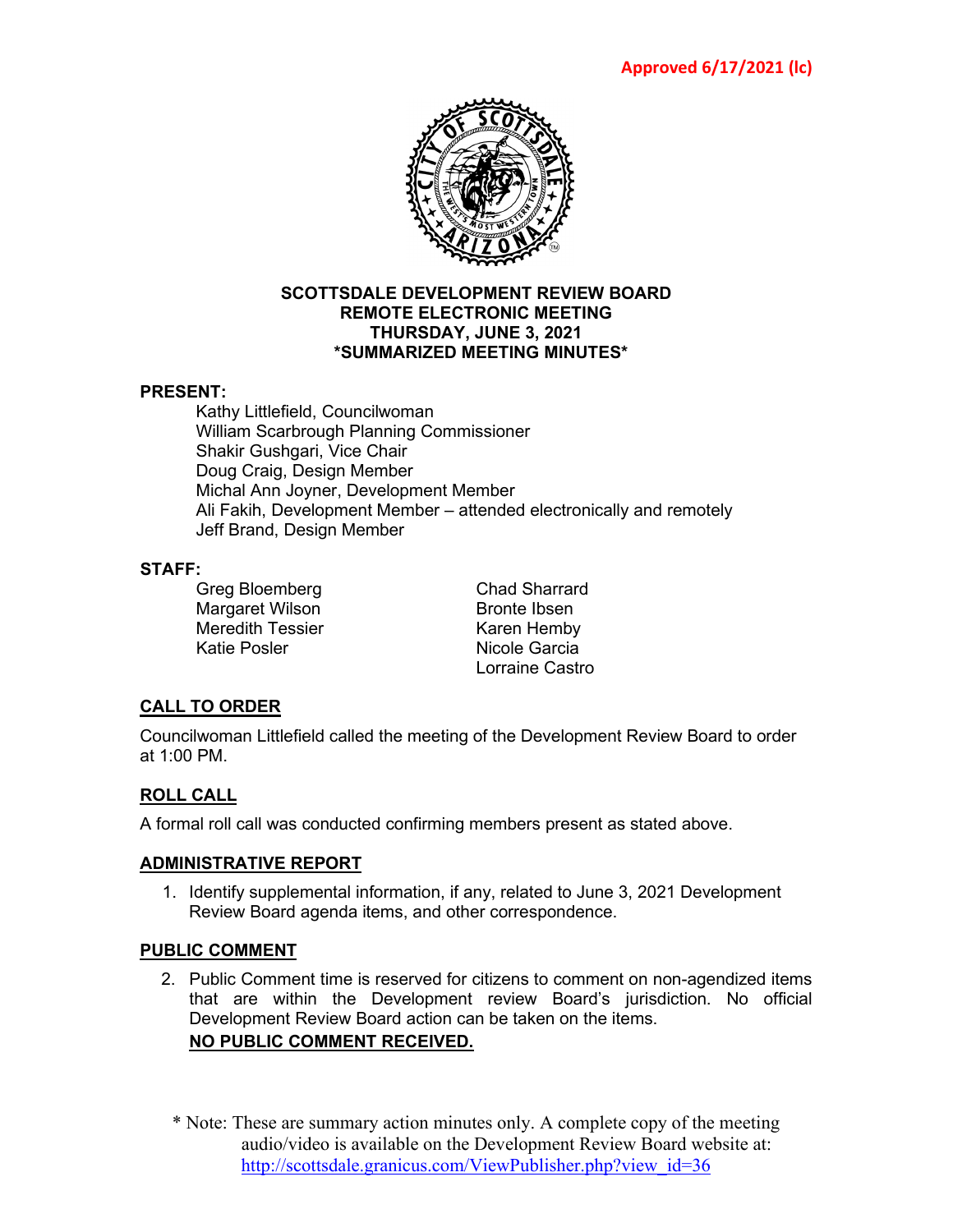## **MINUTES**

3. Approval of the May 20, 2021 Development Review Board Regular Meeting Minutes.

**BOARD MEMBER CRAIG MOVED TO APPROVE THE MAY 20, 2021 DEVELOPMENT REVIEW BOARD MEETING MINUTES AS PRESENTED, 2ND BY BOARD MEMBER BRAND. THE MOTION CARRIED UNANIMOUSLY IN FAVOR BY COUNCILWOMAN LITTLEFIELD, COMMISSIONER SCARBROUGH, VICE CHAIR GUSHGARI, BOARD MEMBERS CRAIG, JOYNER, FAKIH AND BRAND WITH A VOTE OF SEVEN (7) TO ZERO (0).**

### **CONSENT AGENDA**

4. 7-DR-2019#2 (The Ivy)

Request for approval of revisions to the site plan, landscape plan, and building elevations for renovations to an existing building with approximately 18,712 square feet of building area, all on a 0.5-acre site located within Paradise Valley Plaza (Windmill Plaza) with Highway Commercial (C-3) zoning.

10345 N. Scottsdale Road Aline Architecture Concepts, Architect **MOTION BY BOARD MEMBER BRAND TO APPROVE 7-DR-2019#2, 2ND BY COMMISSIONER SCARBROUGH. THE MOTION CARRIED UNANIMOUSLY IN FAVOR BY COUNCILWOMAN LITTLEFIELD, COMMISSIONER SCARBROUGH, VICE CHAIR GUSHGARI, BOARD MEMBERS CRAIG, JOYNER, FAKIH AND BRAND WITH A VOTE OF SEVEN (7) TO ZERO (0).**

## **REGULAR AGENDA**

5. 42-DR-2020 (7220 Retail/Office Redevelopment)

Request for approval of the site plan and building elevations for a new, two-story retail and office development on a  $+/-$  5,575 square foot site with Highway Commercial, Downtown Overlay (C-3 DO) zoning.

7220 E. 2nd Street **LEA Architects**, LLC, Architect **MOTION BY VICE CHAIR GUSHGARI TO APPROVE 42-DR-2020, WITH AN ADDED STIPULATION TO ADD WESTERN THEMED ELEMENT INTO FUTURE FREE-STANDING SIGNAGE 2ND BY BOARD MEMBER BRAND. THE MOTION CARRIED UNANIMOUSLY IN FAVOR BY COUNCILWOMAN LITTLEFIELD, COMMISSIONER SCARBROUGH, VICE CHAIR GUSHGARI, BOARD MEMBERS CRAIG, JOYNER, FAKIH AND BRAND WITH A VOTE OF SEVEN (7) TO ZERO (0).**

Marilynn Atkinson spoke regarding the project